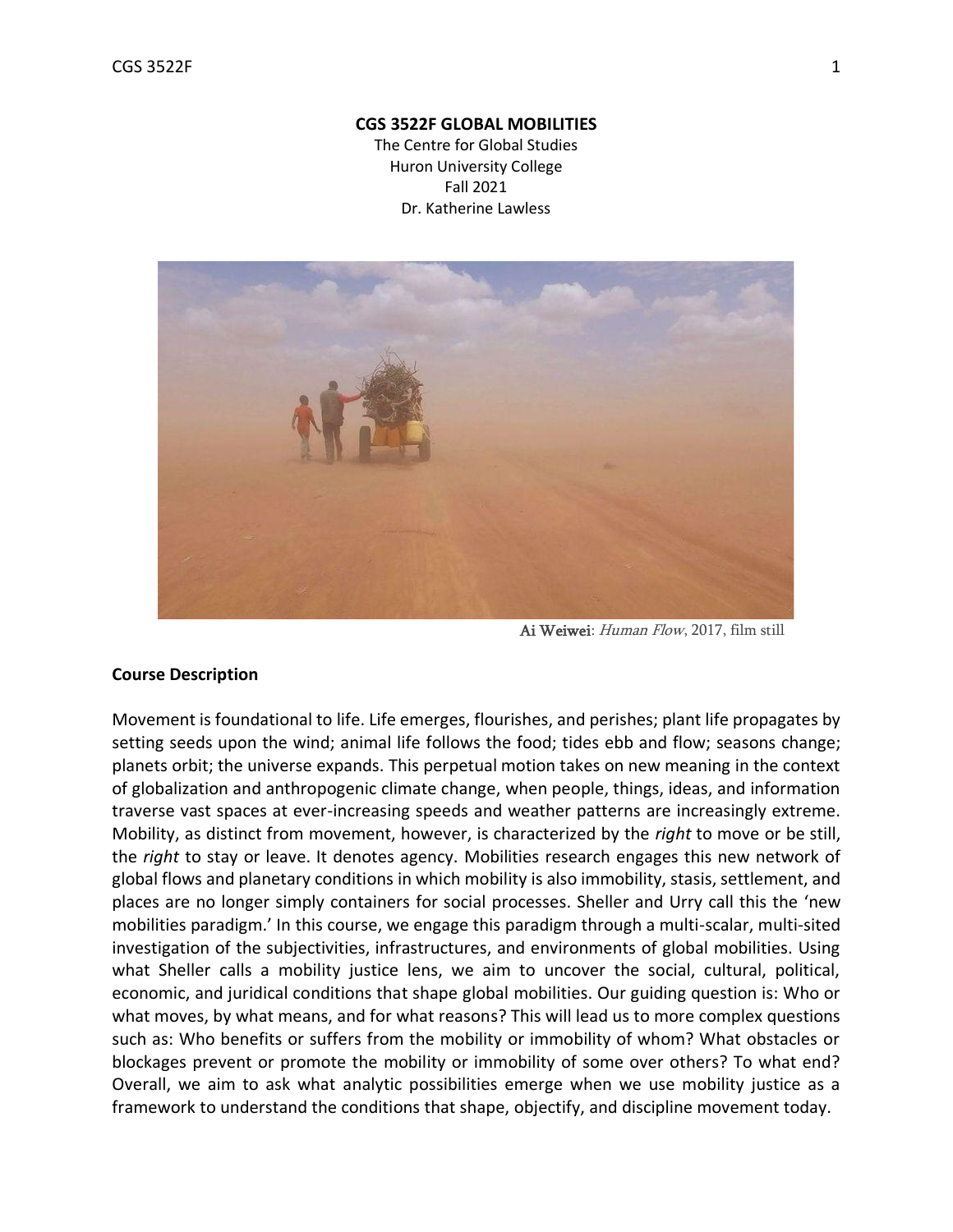| <b>Professor</b>           | Dr. Katherine (Kate) Lawless, A211            |
|----------------------------|-----------------------------------------------|
| <b>Contact Information</b> | 519-438-7224 x705; klawles@uwo.ca             |
| <b>Class Time</b>          | Monday 12:30-2:30; Wednesday 1:30-2:30 (Zoom) |
| <b>Office Hour</b>         | Mondays 2:30-3:30 (by appointment, via Zoom)  |
| Room                       | W <sub>103</sub>                              |

#### **Course Information**

**Prerequisite(s):** 0.5 Centre for Global Studies course at the 1000-1099 level, or permission of the Centre for Global Studies.

#### **Invitation to Participate**

This syllabus is necessarily 'incomplete.' The reason for this is to expand and democratize the learning experience by putting your voices at the centre. In this sense, the syllabus is open to your input. Thus, while I have provided a preliminary structure, the details will be articulated and finalized through a series of collaborative efforts, beginning with an opening survey and continuing through the first few classes. The course schedule lays out a general road map for the course organized around our main text, which we will augment with some additional readings in the field (to be determined as we proceed through the course). I have identified some basic parameters for what we would like to accomplish in the form of Course Objectives and Course Requirements. This will help to provide some concrete foundations for our collaboration. I have also provided a certain portion of the course content, but some will be up to you (i.e., learning goals/outcomes). Finally, I will be providing a set of instructional and digital tools that will help you to accomplish your specific learning goals. In a nutshell, I have provided some common elements and a preliminary structure that we can use to negotiate some of the particulars in relation to the specific interests of the group. I will use our collective discussions and decisions to create a final syllabus and assignment guidelines, which will be uploaded to the Syllabus and Assignments sections on OWL.

#### **Course Objectives (Professor-Generated)**

- 1) To cultivate a vibrant learning community committed to understanding the significance of diverse (im)mobilities in a global context
- 2) To develop a critical understanding of what (or who) moves, how it moves, and why it moves in our contemporary world
- 3) To develop skills in scholarly research, multi-platform digital technologies, communication across contexts, and peer-to-peer collaboration
- 4) To have individual and collective revelations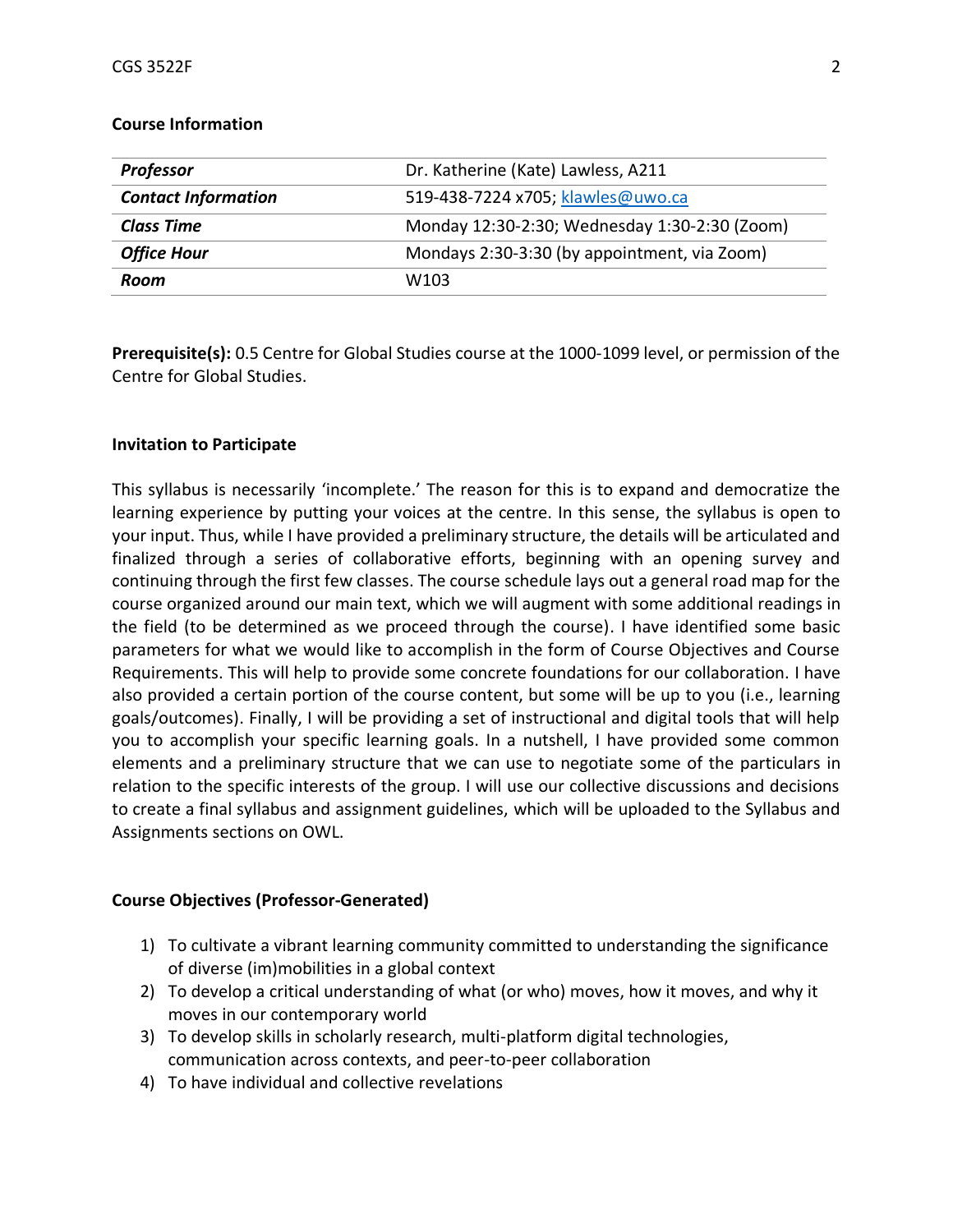### **Course Requirements**

- Interest in learning about global mobilities from an interdisciplinary perspective
- Interest in sharpening research skills and contributing to the scholarly conversation on global mobilities
- Willingness to experiment with new digital technologies and modes of communication
- Interest in producing and sharing new forms of knowledge, publicly and in the classroom
- Capacity for collaboration, self-direction, and thinking 'outside the box'
- Willingness to engage self-reflection, self-directedness, and self-evaluation

## **Learning Outcomes (Student-generated)**

These are not set out in advance and will be determined based on your collective goals, objectives, hopes, dreams, and aspirations. However, as a starting point, I have set out the kinds of things we will determine as a class, which will lay the foundation for these outcomes.

Together, we will:

- 1) Create a set of class-generated learning outcomes based on shared goals and aspirations
- 2) Refine a set of resources and assessments that will help us achieve these outcomes
- 3) Determine a complementary set of expectations for the professor and students that will maximize and enrich the learning experience

## **Methods of Instruction, Conduct and Expectations**

We will discuss the specifics of pertaining to this section of the syllabus in the first class. However, here is a general sense of how I see the course unfolding.

Class time:

We are scheduled to meet for three hours each week, two hours on Mondays (12:30-2:30) and one hour on Wednesdays (1:30-2:30). There are a number of ways in which we can organize this time, but I imagine designating a certain number of classes for lectures and discussions and a certain number to writing and project workshops. We will discuss the schedule in further detail in our co-design at the beginning of the semester. Except for our first class, Wednesday's classes will be held via Zoom—details will be provided via the Zoom tab in OWL.

## Conduct and Expectations (student-generated)

During the first two classes, we will create a collectively determine list of expectations for me, the professor, and a complementary list of expectations for you, the students. Along with Mandy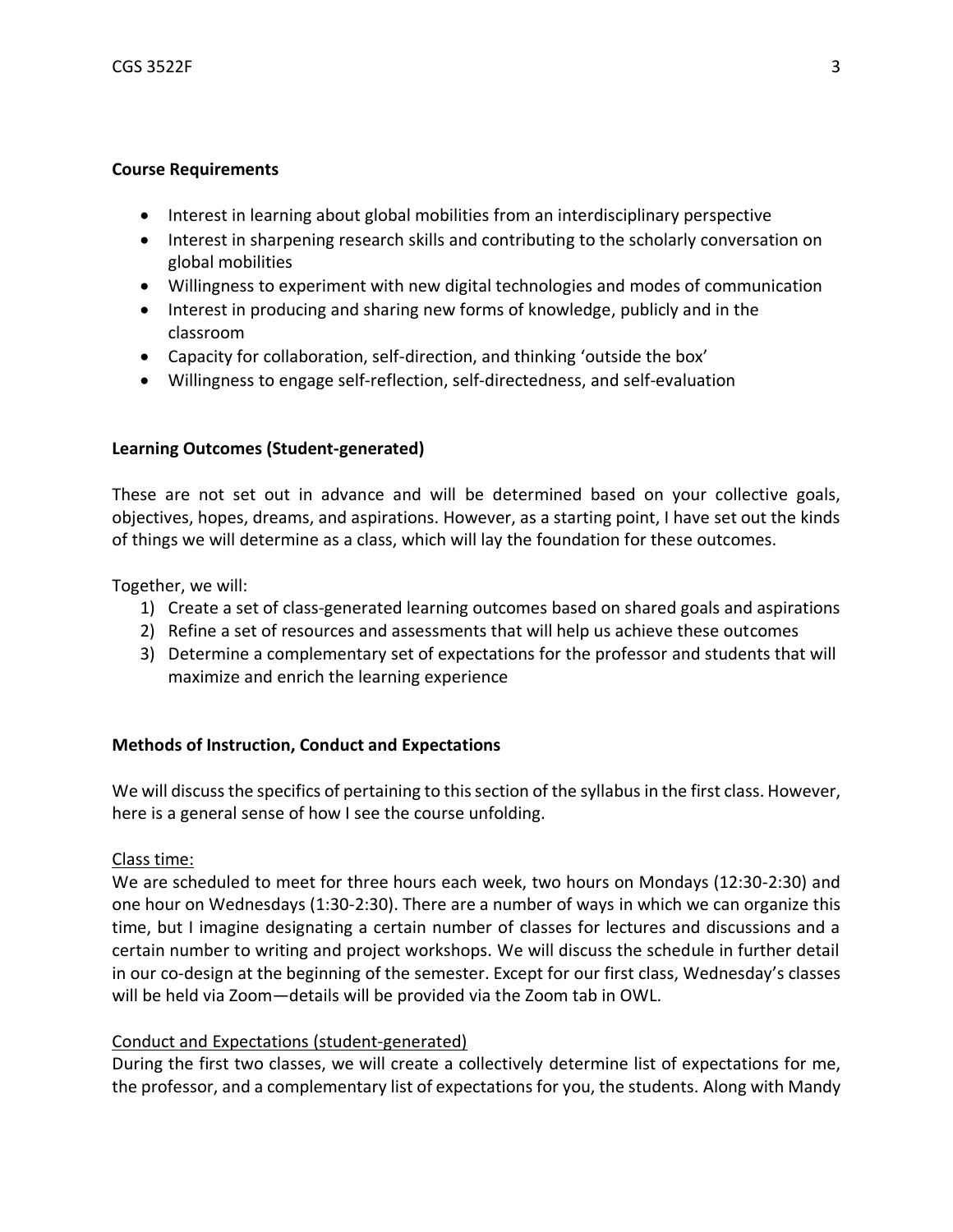Penney, coordinator of the Writing Centre, we will also determine the details for a series of workshops, which will be interspersed with lecture and discussions.

### **Assessments and Evaluation**

In this course, there are 5 formal assessments with varying degrees of flexibility. Each has specific kinds of restrictions as well as elements that are open to interpretation. I will tweak the assignments at the beginning of the semester based on your collectively determined learning goals. Throughout the semester, I will ask guiding questions and provide feedback that helps to deepen your engagement with the work. Grades for these assessments will be assigned through a combination of professor, peer, and self-evaluation. Based on these combined evaluations and my feedback throughout the semester, you will assign a final grade for yourself—though I reserve the right to change grades as appropriate. We will establish the baseline for what constitutes Alevel work in the first few classes. Ideally, this process will allow you to focus on the work, learning process, and feedback instead of your grades, and it will foster creativity and real engagement rather than adherence to a set of normative expectations.

### Formal Assessments

- **Personal mobility log:** Throughout the semester, you will keep a personal mobility log documenting your observations about how you move through the world. Your log should not only track your movements, but also the mechanisms by which you move as well as any obstacles or blockages you encounter. You should also attempt to reflect on your movements using concepts and ideas from the course materials and class discussions. Periodically, I will ask you to share or submit this log. **Due:** Periodically
- **Nodal analysis:** A node is a point at which multiple lines or pathways converge. You will choose a node of global (im)mobility to investigate in detail from a multi-scalar, multisited perspective. This node may be one you discovered and documented in your mobility log; it may be one you encountered in the course materials; or it may be one you located through research. It may be situated at a local, trans-local, or global scale. In your analysis, you will examine how this node operates to shape, objectify, or discipline movement/stasis and or (im)mobile subjectivities, as well as the subjects/objects, infrastructures, and environments it contains and/or produces. **Due:** October 23
- **Film analysis:** You will conduct a detailed analysis of one of the films we screened in the first 8 weeks of class through the lens of mobility justice. You should begin with a comprehensive explanation of mobility justice. Your analysis should have a thesis statement or main argument, and you should support your argument with the close critical analysis of specific scenes or shots from your chosen film and scholarly evidence from the course materials. **Due:** November 13
- **Mobile autobiography:** Drawing on your personal mobility log, you will write a piece of creative non-fiction that describes your participation in the social, infrastructural, and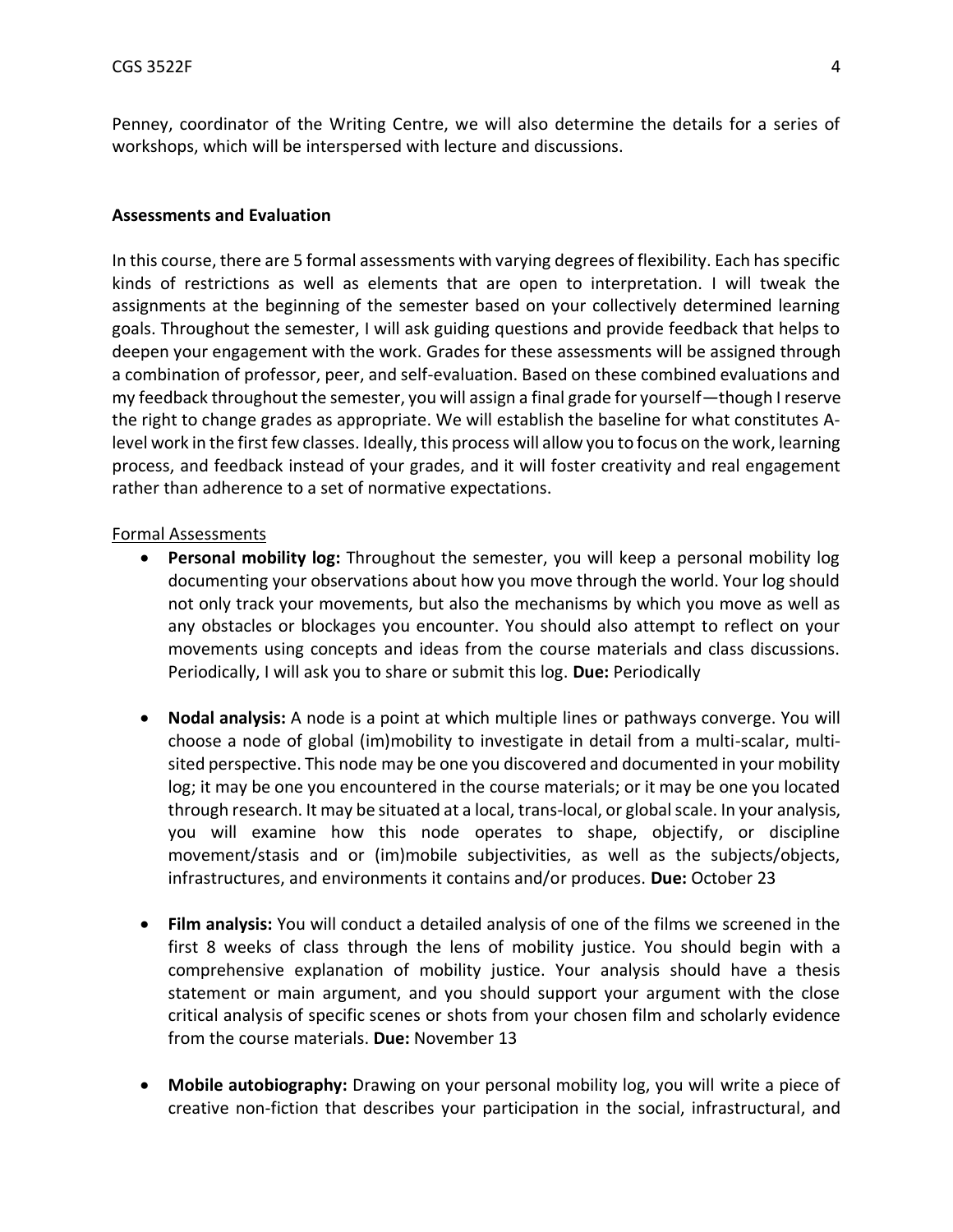environmental conditions and relations that produce normative forms of (im)mobility. Begin with a working definition of mobility. Then conduct a detailed investigation of how you move through the world and what impact it has on you and those you encounter; remain aware of how and why you move; and pay special attention to the social and material infrastructures that facilitate or inhibit your movement. Feel free to explore how your writing, itself, might be mobile. Also feel free to interpret this project creatively; 'writing' can have various modes of presentation (i.e., essay, comic book, video, etc.). **Due:** November 27

• **Final project:** In this final project, you will use digital tools to create a research-based, public-facing project that contributes to the generation of a mobile commons. The parameters for this project are fairly open. You can choose from a wide variety of digital tools; feel free to utilize something you are already familiar with, or to choose something new to learn. I'd encourage you to think about how the tool itself relates to the production of mobility. Ideally, you'll choose a tool capable of facilitating or contributing to a 'mobile commons.' You will include a 500-word project statement along with, or as part of, your project. Along with description and analysis, this statement should include a clear argument. You are welcome to work independently or in small groups on this project (though I'd recommend collaboration!). **Due:** December 6

I'll develop a full set of assignment descriptions based on our in-class discussions regarding our collectively determined learning outcomes and evaluation criteria, and I'll post these as assignment pages on OWL.

#### *Assignment Deadlines, Submission, and Grading*

I am of two minds about deadlines: 1) they should always be flexible to some degree to accommodate for when life happens; 2) they are absolutely necessary to keep us motivated, accountable, and vigilant against procrastination and perfectionism. Some people are very good at imposing deadlines intrinsically, while others rely on extrinsic motivation. Whatever your case, we will be imposing some soft deadlines and some hard deadlines in this course. Assignments should be submitted to the appropriate assignment page on OWL by 11:55pm on the suggested (soft) deadline. Be aware that assignments submitted after the deadline will not necessarily receive full feedback. No assignments will be accepted after the final day of class without academic accommodations (this is a hard deadline).

#### **Course Texts**

Sheller, Mimi. 2021. *Advanced Introduction to Mobilities*. Northampton, MA: Edward Elgar Publishing.

\*All supplementary readings (TBD on a weekly basis) will be posted on OWL in the "Readings" folder under Resources.

\*\*All films should be screened in advance.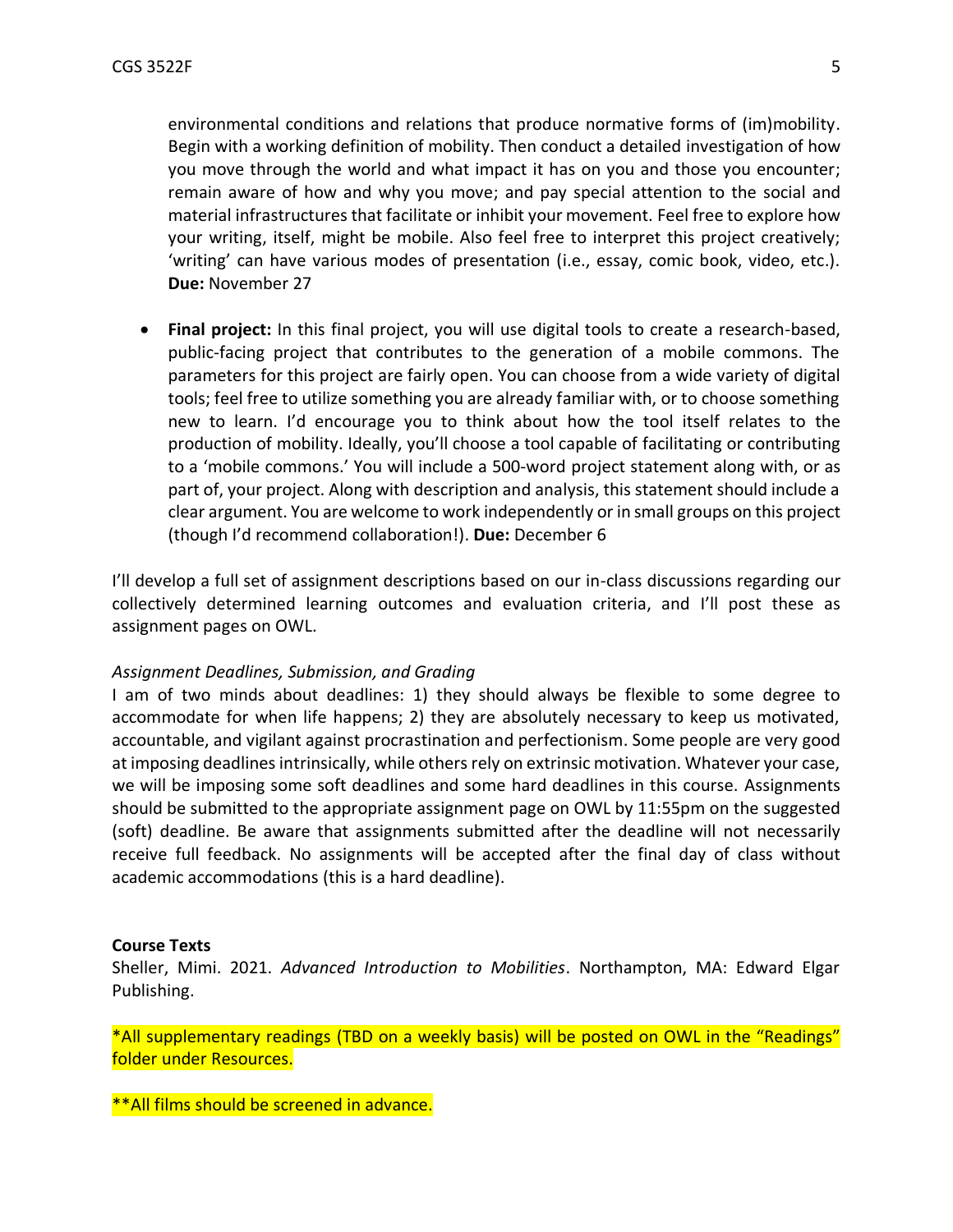# **Course Schedule**

# **Week 1: Sept 8**

## **Introductions and Syllabus Completion**

- *Wed:* Opening discussion and co-design (IN PERSON)
	- o Sheller, "Introduction: 2020 mobility shock" (ch. 1)

# **Week 2: Sept 13/15**

## **The New Mobilities Paradigm**

- *Mon:* Lecture/discussion
	- o Sheller, "The formation of an interdisciplinary field" (ch. 2)
	- o Sheller, "Materiality, spatiality, and temporality" (ch. 3)
- *Wed:* Cont. syllabus co-design—workshop schedule (with Mandy Penney VIA ZOOM)

# **Week 3: Sept 20/22**

# **A Mobility Justice Framework**

- *Mon:* Lecture/discussion
	- o Sheller, "Mobility justice and Anthropocene mobilities" (ch. 4)
- *Wed:* Lecture/discussion cont. (ZOOM)

# **Week 4: Sept 27/29**

**Workshops**

- *Mon:* Writing workshop (nodal analysis)
- *Wed:* Final project workshop (digital tools) (ZOOM)

# **Week 5: Oct 4/6**

# **Tourism, Travel, Food**

- *Mon:* Lecture/discussion
	- o Sheller, "Tourism mobilities" (ch. 5)
	- o **FILM:** *Dal Puri Diaspora* (80 min)
- *Wed:* Lecture/discussion cont. (ZOOM)

# **Week 6: Oct 11/13**

# **Migrants, Borders, Flows**

- *Mon:* Lecture/discussion
	- o Sheller, "Migrant mobilities" (ch. 6)
	- o **FILM:** *Human Flow* (2hrs 20mins)
- *Wed:* Lecture/discussion cont. (ZOOM)

**Week 7: Oct 18/20 Workshops**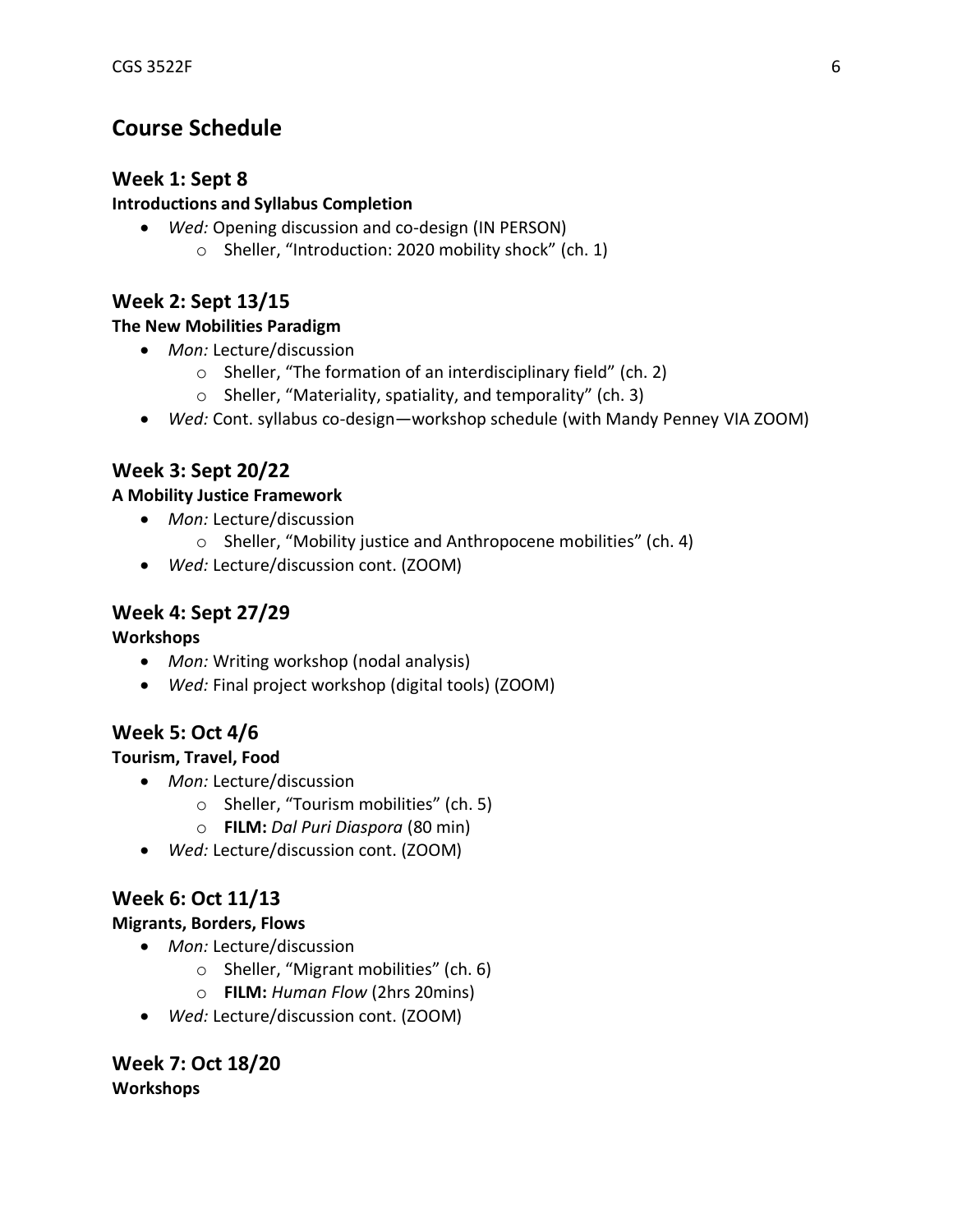- *Mon:* Writing workshop (film analysis)
- *Wed:* Final project workshop (content development)

# **Week 8: Oct 25/27**

## **Circulation, Shipping, Logistics**

- *Mon:* Lecture/discussion
	- Readings TBD
	- **FILM:** *The Forgotten Space* (1hr 52mins)
- *Wed:* Lecture/discussion cont. (ZOOM)

# **READING WEEK: November 1-7**

# **Week 9: Nov 8/10**

## **Production, Reproduction, Exploitation**

- *Mon:* Lecture/discussion
	- o Sheller, "Informal and reproductive mobilities" (ch. 7)
	- o **FILM:** *Eggsploitation* (39mins)
- *Wed:* Lecture/discussion cont. (ZOOM)

# **Week 10: Nov 15/17**

## **Workshops**

- *Mon:* Writing workshop (mobile autobiography)
- *Wed:* Final project workshop (project statement) (ZOOM)

# **Week 11: Nov 22/24**

# **Environments, Cities, Futures**

- *Mon:* Lecture/discussion
	- o Sheller, "Alternative mobilities futures" (ch. 8)
	- o Sheller, "Conclusion: building a mobile commons"
- *Wed:* Lecture/discussion cont. (ZOOM)

# **Week 12: Nov 29/Dec 1**

## **Workshops**

- *Mon:* Workshop (open)
- *Wed:* Workshop (open) (ZOOM)

# **Week 13: Dec 6**

**Final Project Showcase**

• No readings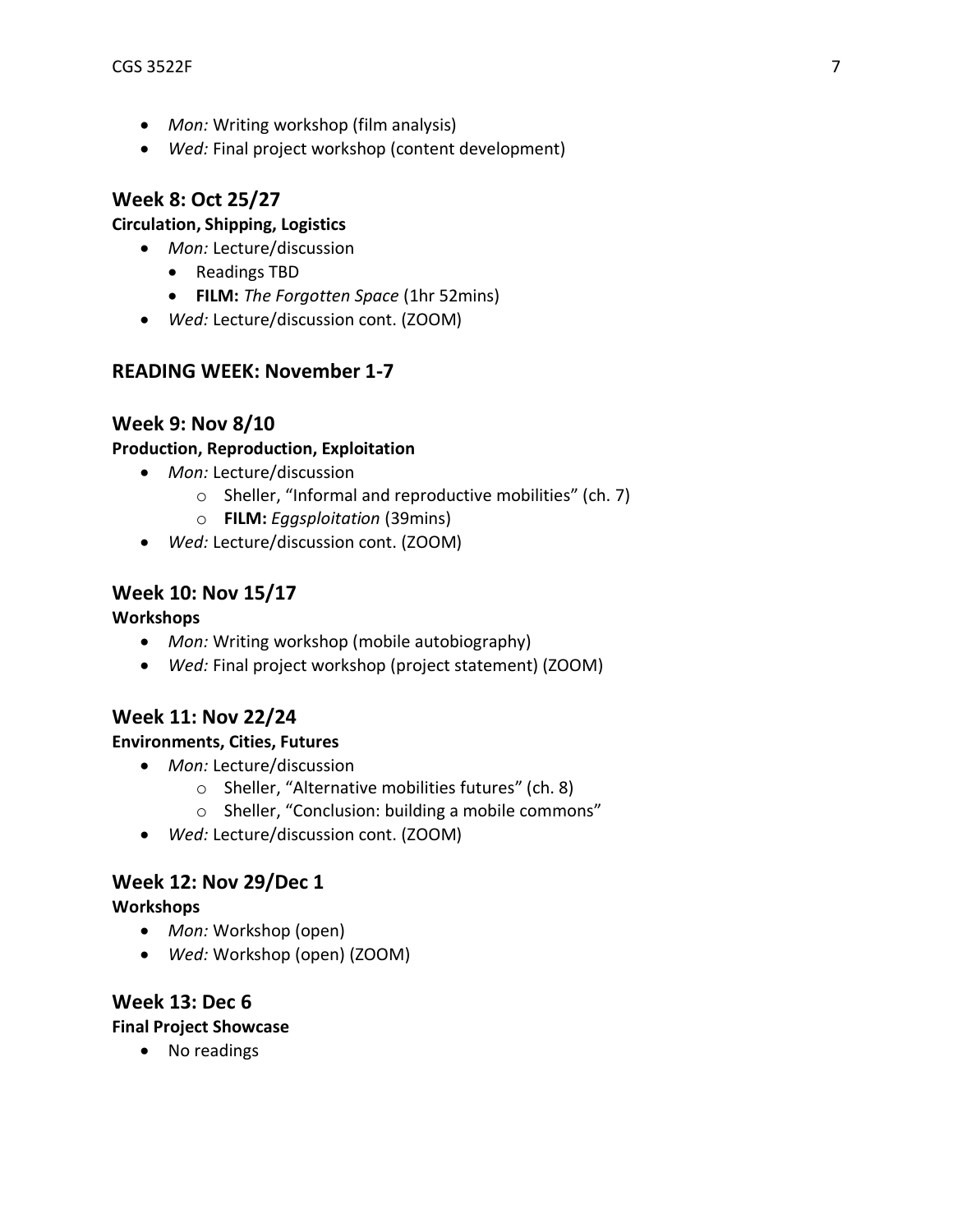# **Additional Resources**

Our course reading schedule uses Chicago style citation (Author-Date System), which you can learn more about here:

[https://owl.purdue.edu/owl/research\\_and\\_citation/chicago\\_manual\\_17th\\_edition/cmos\\_form](https://owl.purdue.edu/owl/research_and_citation/chicago_manual_17th_edition/cmos_formatting_and_style_guide/chicago_manual_of_style_17th_edition.html) atting and style guide/chicago manual of style 17th edition.html

Or here: [https://uwaterloo.ca/writing-and-communication-centre/resources-chicago-manual](https://uwaterloo.ca/writing-and-communication-centre/resources-chicago-manual-style-author-date)[style-author-date](https://uwaterloo.ca/writing-and-communication-centre/resources-chicago-manual-style-author-date)

"How to Read an Assignment" (Harvard University Writing Center): <https://writingcenter.fas.harvard.edu/pages/how-read-assignment>

Davis, Suzanne. 2019. "7 Sensational Essay Hooks that Grab Readers' Attention": [https://www.academicwritingsuccess.com/7-sensational-essay](https://www.academicwritingsuccess.com/7-sensational-essay-hooks/#:~:text=A%20strong%20statement%20hook%20is,or%20disagrees%20with%20your%20statement.)[hooks/#:~:text=A%20strong%20statement%20hook%20is,or%20disagrees%20with%20your%20](https://www.academicwritingsuccess.com/7-sensational-essay-hooks/#:~:text=A%20strong%20statement%20hook%20is,or%20disagrees%20with%20your%20statement.) [statement.](https://www.academicwritingsuccess.com/7-sensational-essay-hooks/#:~:text=A%20strong%20statement%20hook%20is,or%20disagrees%20with%20your%20statement.)

Critical Reading Handout (U of T): [https://www.utsc.utoronto.ca/twc/sites/utsc.utoronto.ca.twc/files/resource](https://www.utsc.utoronto.ca/twc/sites/utsc.utoronto.ca.twc/files/resource-files/CriticalReading.pdf)[files/CriticalReading.pdf](https://www.utsc.utoronto.ca/twc/sites/utsc.utoronto.ca.twc/files/resource-files/CriticalReading.pdf)

Guptill, Amy. 2016. *Writing in College: From Competence to Excellence*. Open SUNY Textbook: <https://opentextbc.ca/writingincollege/>



## **Appendix to Course Outlines: Academic Policies & Regulations 2021 - 2022**

#### **Prerequisite and Antirequisite Information**

Students are responsible for ensuring that they have successfully completed all course prerequisites and that they have not completed any course antirequisites. Unless you have either the requisites for this course or written special permission from your Dean to enroll in it, you may be removed from this course and it will be deleted from your record. This decision may not be appealed. You will receive no adjustment to your fees in the event that you are dropped from a course for failing to have the necessary prerequisites.

#### **Pandemic Contingency**

In the event of a COVID-19 resurgence during the course that necessitates the course delivery moving away from face-to-face interaction, all remaining course content will be delivered entirely online,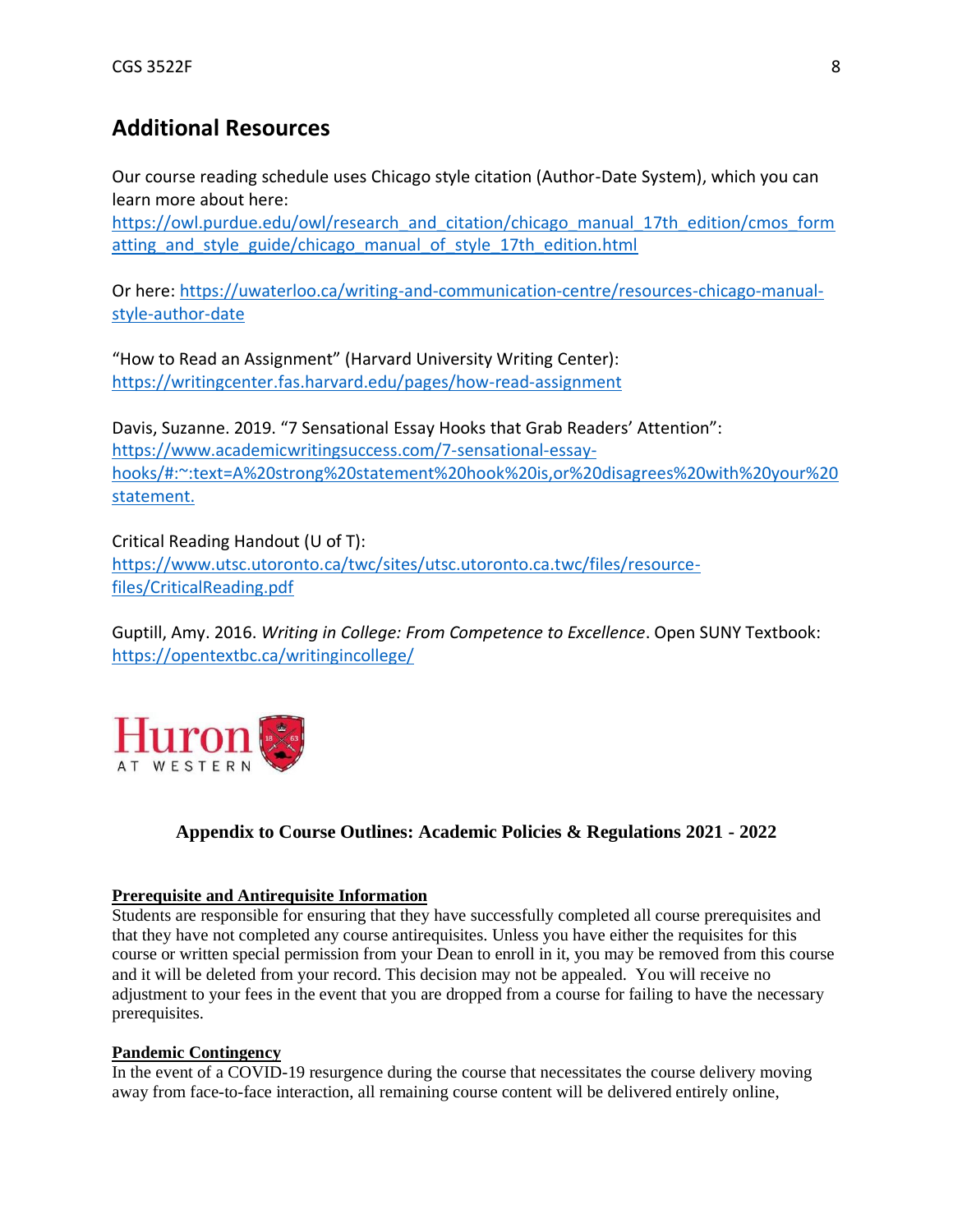typically using a combination of synchronous instruction (i.e., at the times indicated in the timetable) and asynchronous material (e.g., posted on OWL for students to view at their convenience). Any remaining assessments will also be conducted online at the discretion of the course instructor. In the unlikely event that changes to the grading scheme are necessary, these changes will be clearly communicated as soon as possible.

#### **Student Code of Conduct**

Membership in the community of Huron University College and Western University implies acceptance by every student of the principle of respect for the rights, responsibilities, dignity and well-being of others and a readiness to support an environment conducive to the intellectual and personal growth of all who study, work and live within it. Upon registration, students assume the responsibilities that such registration entails. While in the physical or online classroom, students are expected to behave in a manner that supports the learning environment of others. Please review the Student Code of Conduct at: [https://huronatwestern.ca/sites/default/files/Res%20Life/Student%20Code%20of%20Conduct%20-](https://huronatwestern.ca/sites/default/files/Res%20Life/Student%20Code%20of%20Conduct%20-%20Revised%20September%202019.pdf) [%20Revised%20September%202019.pdf.](https://huronatwestern.ca/sites/default/files/Res%20Life/Student%20Code%20of%20Conduct%20-%20Revised%20September%202019.pdf)

### **Attendance Regulations for Examinations**

A student is entitled to be examined in courses in which registration is maintained, subject to the following limitations:

- 1) A student may be debarred from writing the final examination for failure to maintain satisfactory academic standing throughout the year.
- 2) Any student who, in the opinion of the instructor, is absent too frequently from class or laboratory periods in any course will be reported to the Dean of the Faculty offering the course (after due warning has been given). On the recommendation of the Department concerned, and with the permission of the Dean of that Faculty, the student will be debarred from taking the regular examination in the course. The Dean of the Faculty offering the course will communicate that decision to the Dean of the Faculty of registration.

Review the policy on Attendance Regulations for Examinations here: [https://www.uwo.ca/univsec/pdf/academic\\_policies/exam/attendance.pdf.](https://www.uwo.ca/univsec/pdf/academic_policies/exam/attendance.pdf)

#### **Statement on Academic Offences**

Scholastic offences are taken seriously and students are directed to read the appropriate policy, specifically, the definition of what constitutes a Scholastic Offence, at the following website: [https://www.uwo.ca/univsec/pdf/academic\\_policies/appeals/scholastic\\_discipline\\_undergrad.pdf.](https://www.uwo.ca/univsec/pdf/academic_policies/appeals/scholastic_discipline_undergrad.pdf) The appeals process is also outlined in this policy as well as more generally at the following website: [https://www.uwo.ca/univsec/pdf/academic\\_policies/appeals/appealsundergrad.pdf.](https://www.uwo.ca/univsec/pdf/academic_policies/appeals/appealsundergrad.pdf)

### **Turnitin.com**

All required papers may be subject to submission for textual similarity review to the commercial plagiarism detection software under license to the University for the detection of plagiarism. All papers submitted for such checking will be included as source documents in the reference database for the purpose of detecting plagiarism of papers subsequently submitted to the system. Use of the service is subject to the licensing agreement, currently between The University of Western Ontario and Turnitin.com [\(http://www.turnitin.com\)](http://www.turnitin.com/).

### **Statement on Use of Electronic Devices**

It is not appropriate to use electronic devices (such as, but not limited to, laptops, cell phones) in the classroom for non-classroom activities. Such activity is disruptive and distracting to other students and to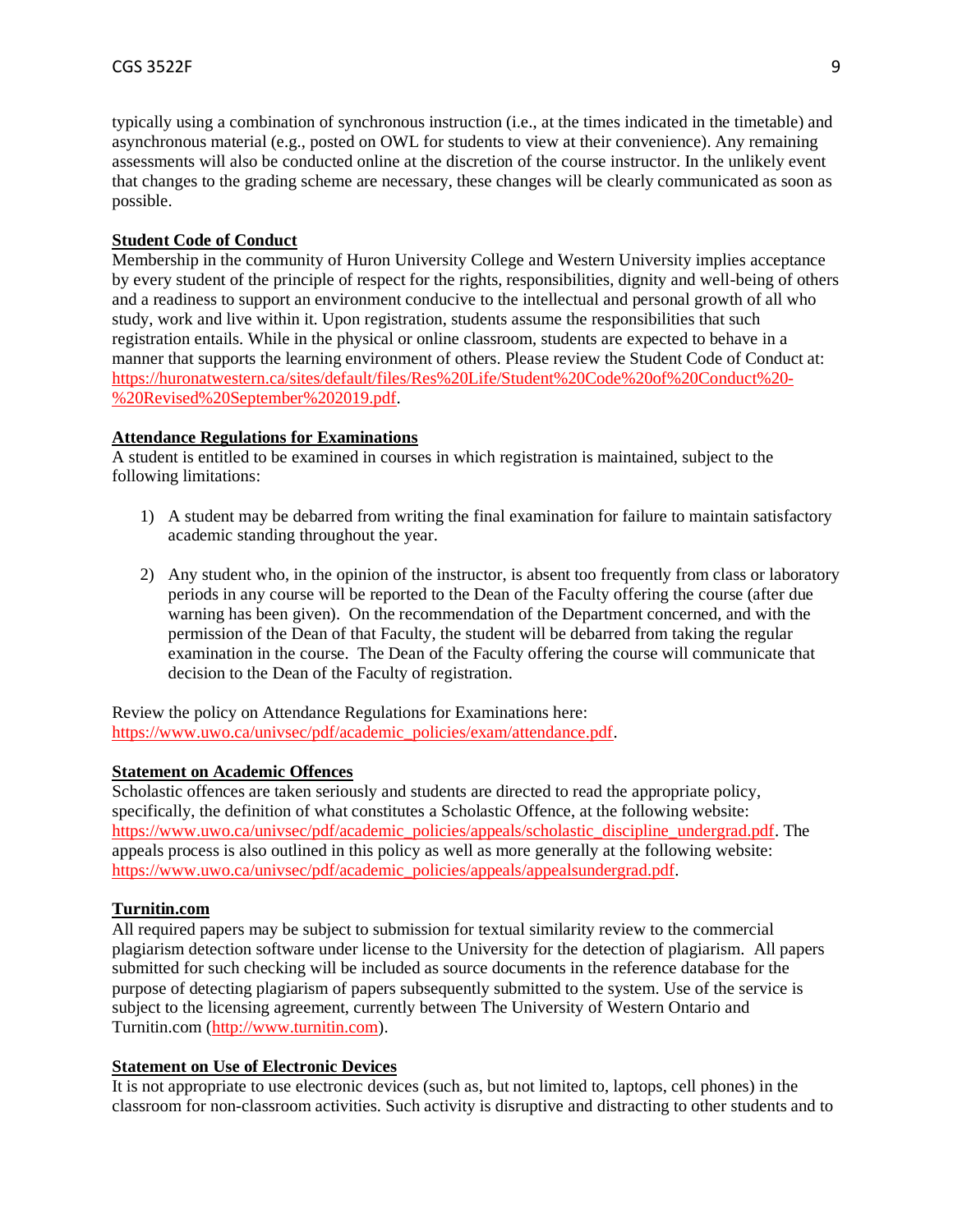the instructor, and can inhibit learning. Students are expected to respect the classroom environment and to refrain from inappropriate use of technology and other electronic devices in class.

### **Statement on Use of Personal Response Systems ("Clickers")**

Personal Response Systems ("clickers") may be used in some classes. If clickers are to be used in a class, it is the responsibility of the student to ensure that the device is activated and functional. Students must see their instructor if they have any concerns about whether the clicker is malfunctioning. Students must use only their own clicker. If clicker records are used to compute a portion of the course grade:

- the use of somebody else's clicker in class constitutes a scholastic offence
- the possession of a clicker belonging to another student will be interpreted as an attempt to commit a scholastic offence.

### **Academic Consideration for Missed Work**

Students who are seeking academic consideration for missed work during the semester may submit a selfreported absence form online provided that the absence is **48 hours or less** and the other conditions specified in the Senate policy at

[https://www.uwo.ca/univsec/pdf/academic\\_policies/appeals/accommodation\\_illness.pdf](https://www.uwo.ca/univsec/pdf/academic_policies/appeals/accommodation_illness.pdf) are met.

Students whose absences are expected to last **longer than 48 hours**, or where the other conditions detailed in the policy are not met (e.g., work is worth more than 30% of the final grade, the student has already used 2 self-reported absences, the absence is during the final exam period), may receive academic consideration by submitting a Student Medical Certificate (for illness) or other appropriate documentation (for compassionate grounds). The Student Medical Certificate is available online at [https://www.uwo.ca/univsec/pdf/academic\\_policies/appeals/medicalform.pdf.](https://www.uwo.ca/univsec/pdf/academic_policies/appeals/medicalform.pdf)

All students pursuing academic consideration, regardless of type, must contact their instructors no less than 24 hours following the end of the period of absence to clarify how they will be expected to fulfill the academic responsibilities missed during their absence. **Students are reminded that they should consider carefully the implications of postponing tests or midterm exams or delaying submission of work, and are encouraged to make appropriate decisions based on their specific circumstances.**

Students who have conditions for which academic accommodation is appropriate, such as disabilities or ongoing or chronic health conditions, should work with Accessible Education Services to determine appropriate forms of accommodation. Further details concerning policies and procedures may be found at: [http://academicsupport.uwo.ca/.](http://academicsupport.uwo.ca/)

### **Policy on Academic Consideration for a Medical/ Non-Medical Absence**

### **(a) Consideration on Medical Grounds for assignments worth** *less than 10%* **of final grade: Consult Instructor Directly and Contact Academic Advising**

When seeking consideration on **medical grounds** for assignments worth *less than 10%* of the final course grade, and if the student has exceeded the maximum number of permissible Self-Reported absences, the student should contact the instructor directly. The student need only share broad outlines of the medical situation. The instructor **may** require the student to submit documentation to the academic advisors, in which case she or he will advise the student and inform the academic advisors to expect documentation. If documentation is requested, the student will need to complete and submit the [Student Medical Certificate.](https://www.uwo.ca/univsec/pdf/academic_policies/appeals/medicalform_15JUN.pdf) The instructor may not collect medical documentation. The advisors will contact the instructor when the medical documentation is received, and will outline the severity and duration of the medical challenge as expressed on the Student Medical Certificate and in any other supporting documentation. The student will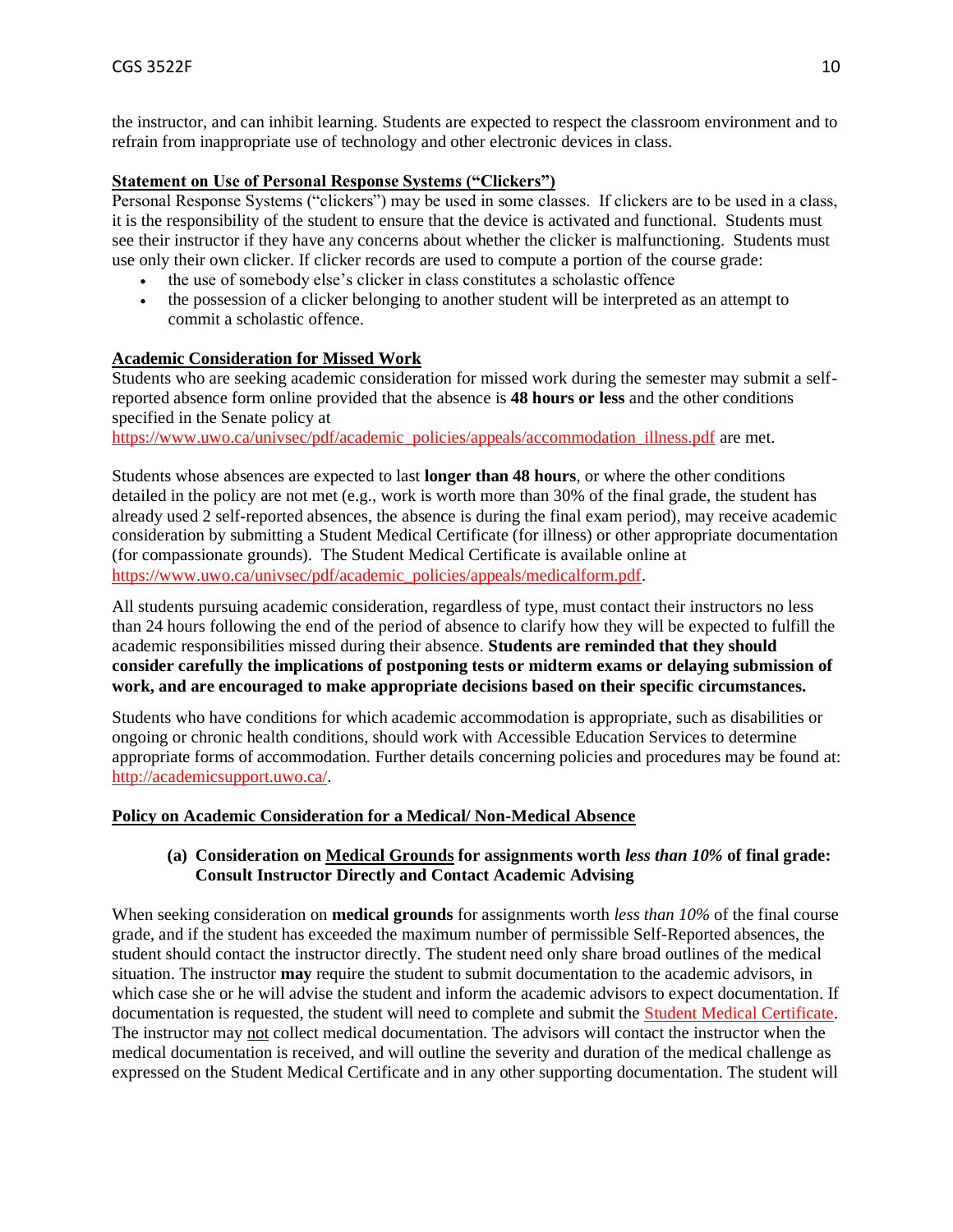be informed that the instructor has been notified of the presence of medical documentation, and will be instructed to work as quickly as possible with the instructor on an agreement for accommodation.

### **(b) Consideration on Non-Medical Grounds: Consult Huron Support Services/Academic Advising, or email [huronsss@uwo.ca.](mailto:huronsss@uwo.ca)**

Students seeking academic consideration for a **non-medical** absence (e.g. varsity sports, religious, compassionate, or bereavement) will be required to provide appropriate documentation where the conditions for a Self-Reported Absence have not been met, including where the student has exceeded the maximum number of permissible Self-Reported. All consideration requests must include a completed [Consideration Request Form.](https://huronatwestern.ca/sites/default/files/Forms/Academic%20Consideration%20Request%20Form%202020.pdf) Late penalties may apply at the discretion of the instructor.

Please review the full policy on Academic Consideration for medical and non-medical absence at: [https://www.uwo.ca/univsec/pdf/academic\\_policies/appeals/accommodation\\_illness.pdf.](https://www.uwo.ca/univsec/pdf/academic_policies/appeals/accommodation_illness.pdf) Consult [Huron](https://huronatwestern.ca/student-life/student-services/academic-advising/)  [Academic Advising](https://huronatwestern.ca/student-life/student-services/academic-advising/) at [huronsss@uwo.ca](mailto:huronsss@uwo.ca) for any further questions or information.

#### **Support Services**

For advice on course selections, degree requirements, and for assistance with requests for medical accommodation, students should email an Academic Advisor in Huron's Student Support Services at [huronsss@uwo.ca.](mailto:huronsss@uwo.ca) An outline of the range of services offered is found on the Huron website at: [https://huronatwestern.ca/student-life/student-services/.](https://huronatwestern.ca/student-life/student-services/)

Department Chairs, Program Directors and Coordinators are also able to answer questions about individual programs. Contact information can be found on the Huron website at: [https://huronatwestern.ca/contact/faculty-staff-directory/.](https://huronatwestern.ca/contact/faculty-staff-directory/)

If you think that you are too far behind to catch up or that your workload is not manageable, you should consult your Academic Advisor. If you are considering reducing your workload by dropping one or more courses, this must be done by the appropriate deadlines. Please refer to the Advising website, <https://huronatwestern.ca/student-life/student-services/academic-advising/> or review the list of official Sessional Dates on the Academic Calendar, available here: [http://www.westerncalendar.uwo.ca/SessionalDates.cfm.](http://www.westerncalendar.uwo.ca/SessionalDates.cfm)

You should consult with the course instructor and the Academic Advisor who can help you consider alternatives to dropping one or more courses. Note that dropping a course may affect OSAP and/or Scholarship/Bursary eligibility.

Huron Student Support Services:<https://huronatwestern.ca/student-life/student-services/> Office of the Registrar: <https://registrar.uwo.ca/> Student Quick Reference Guide:<https://huronatwestern.ca/student-life/student-services/#1> Academic Support & Engagement:<http://academicsupport.uwo.ca/> Huron University College Student Council: [https://huronatwestern.ca/student-life/beyond](https://huronatwestern.ca/student-life/beyond-classroom/hucsc/)[classroom/hucsc/](https://huronatwestern.ca/student-life/beyond-classroom/hucsc/)  Western USC[: http://westernusc.ca/your-services/#studentservices](http://westernusc.ca/your-services/#studentservices)

### **Mental Health & Wellness Support at Huron and Western**

University students may encounter setbacks from time to time that can impact academic performance. Huron offers a variety of services that are here to support your success and wellbeing. Please visit <https://huronatwestern.ca/student-life-campus/student-services/wellness-safety> for more information or contact staff directly: